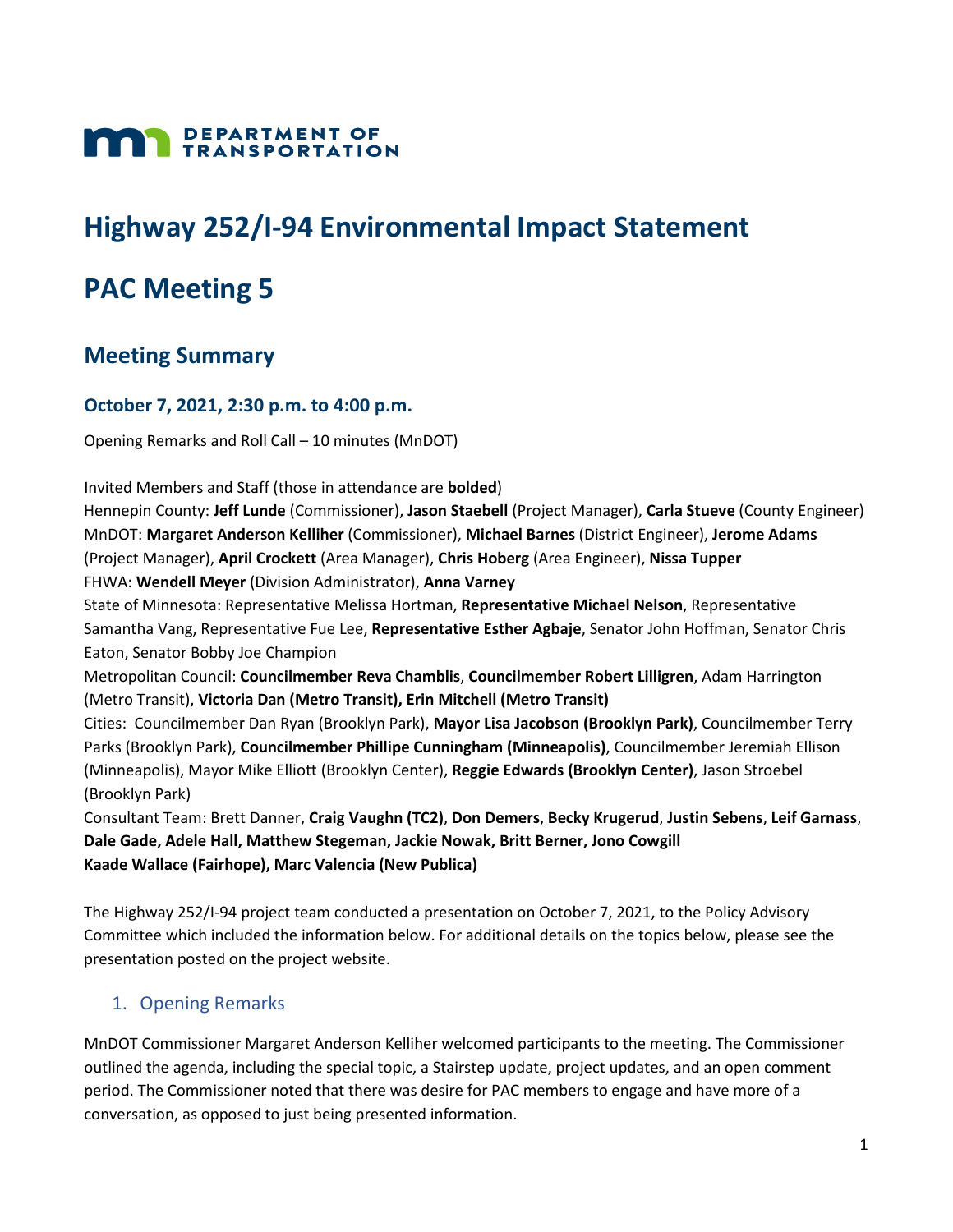## 2. Special Topic – 40 minutes (MnDOT)

The project team presented the special topic to the PAC, which included presenters Craig Vaughn (TC2) and Leif Garnass (SRF). The presentation focused on the following questions:

- a. How is safety incorporated in the Purpose and Need?
- b. How is the corridor being used and by who?
- c. How are Brooklyn Center and Brooklyn Park related to the historical crash data?
- d. How are speed and safety related in the state of Minnesota?
- e. What can MnDOT do to address safety concerns now?

#### PAC Reflection

- f. Commissioner Lunde commented that how we take care of safety within the corridor is the priority. He also noted that crossing Hwy 252 today is extremely dangerous and that doing nothing along the corridor is not a solution.
- g. Representative Nelson was surprised by how concentrated the trip origins were around Brooklyn Park and Brooklyn Center given the PAC has heard how much of a commuter corridor this is.
	- i. The project team clarified that the trip origin figure is showing a high concentration within Brooklyn Center and Brooklyn Park but discussed the size of the trip origin heat map and noted how many trips use Hwy 252 that do not originate in Brooklyn Park and Brooklyn Center.
- h. Mayor Jacobson (Brooklyn Park) stressed that safety should be the and is the #1 priority of this project.
- i. Commissioner Kelliher asked the project team how many trips might change their mode of travel if the corridor was improved and better accommodated pedestrians and bicyclists?

## 3. Stairstep Update – 20 minutes (Stairstep/SRF)

Reverend Babington with the Stairstep Foundation gave an update on the work his foundation has done as part of the Hwy 252/I-94 project. He discussed how people of color and other under-represented populations feel when they are engaged on highway project. He discussed the overwhelming feeling people have when they attend open houses for highway project and how it can be uncomfortable for people who are not as well versed in the project details.